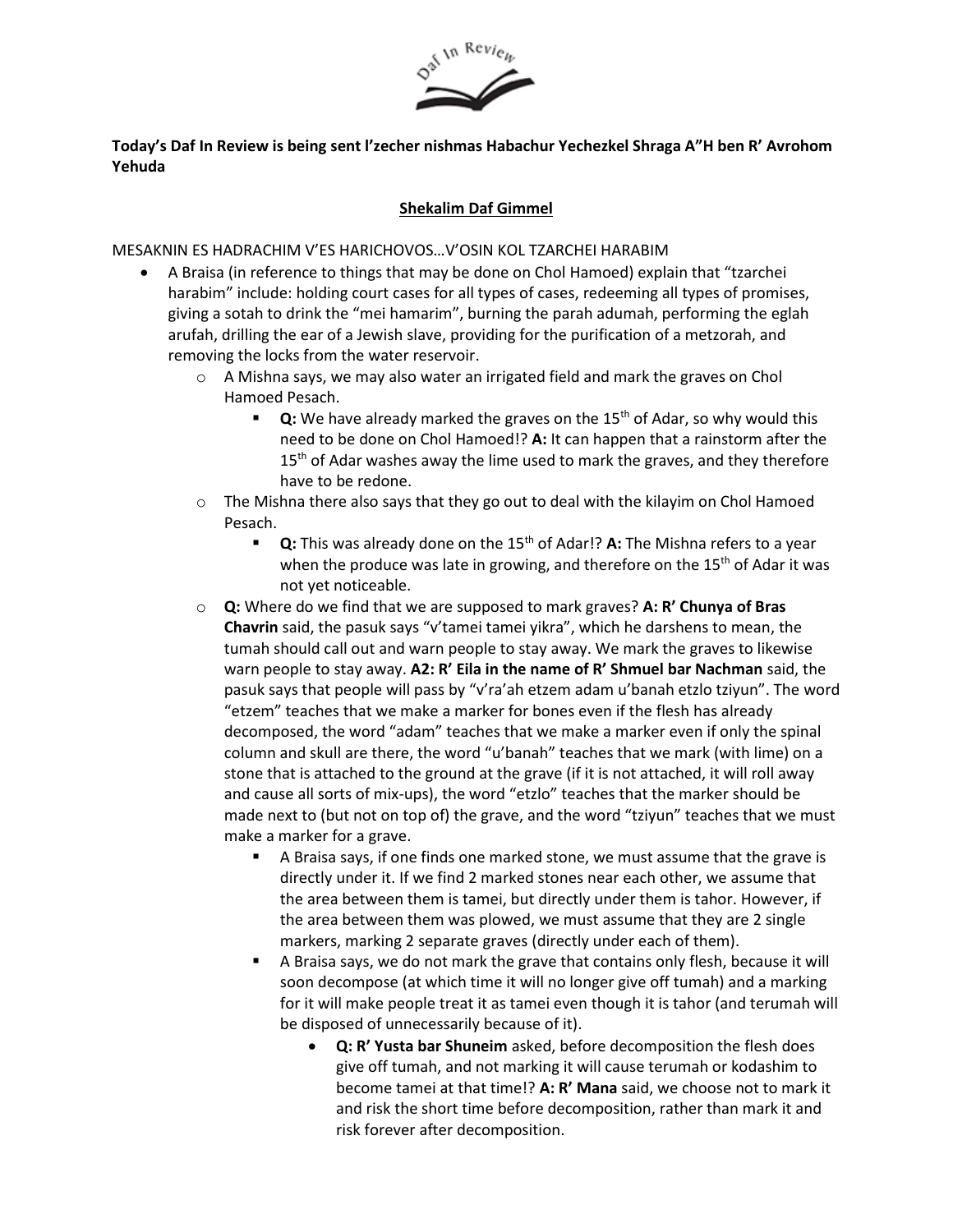#### MISHNA – HALACHA BEIS

• **R' Yehuda** said, originally, if Beis Din found kilayim in someone's field when they went to inspect, they would uproot it and throw it down in front of him. When the number of sinners increased, Beis Din began to uproot the kilayim and throw it out onto the street. Eventually, Beis Din stopped uprooting the kilayim altogether and declared any field in which they found kilayim to be hefker, until the kilayim was removed.

## GEMARA

- A Braisa says, **R' Yehuda** said, originally, if Beis Din found kilayim in someone's field when they went to inspect, they would uproot it and throw it down in front of him (for his animals to eat). When the number of sinners increased (who were happy that Beis Din was weeding their field for them and providing food for their animals), Beis Din began to uproot the kilayim and throw it out onto the street (so the owner would not benefit from it, but they were still happy that Beis Din was weeding the field for them). Eventually, Beis Din stopped uprooting the kilayim altogether and declared any field in which they found kilayim to be hefker, until the kilayim was removed.
- **Q:** How do we know that Beis Din has the power to make something hefker? **A:** Ezra commanded that all people come together, and said that those who don't come will have all their possessions rendered hefker.
	- o **Q:** How do we know that when Beis Din makes something hefker they become patur from ma'aser (a truly ownerless item is patur from ma'aser)? **A: R' Yonason the son of R' Yitzchak bar Acha** said, a Braisa says that Beis Din should not add a second Adar during a shmitta year or the year following a shmitta year. However, if they did add a second Adar, it is effective. Now, the produce of that second Adar of shmitta presumably is patur from ma'aser (as all produce of shmitta). We see that when Beis Din makes something hefker, it is patur from ma'aser.
		- **R' Avun** said, the reason a second Adar should not be added to a year following shmitta is because we don't want to delay the time when the new crop may be eaten (beginning the second day of Pesach).
		- **R' Ze'ira in the name of R' Elazar** said, adding a month to a shmitta was only problematic before **Rebbi** allowed the import of produce from lands outside Eretz Yisrael. Once it was allowed, there is no problem with extending shmitta. Also, adding to the year following shmitta is only problematic when the crop would be ready to be cut by Nisson. However, since it is not ready to be cut at that time anymore, we can add a month to that year as well.
		- Q: R' Avun said, R' Yonason's proof is not good, because the Torah gives the **Rabanan** the authority to add a month to the year, therefore, when doing so, the resulting hefker is patur from ma'aser. However, this proves nothing for a case where the **Rabanan** simply declare something hefker (like regarding the kelayim)!? **A:** We learn it from the Mishna which says, if one places a pile of produce over stalks that are "leket" (belong to the poor people), the **Rabanan** instituted that the entire layer of the pile that touches the ground belongs to the poor people. **R' Yose** said, this produce is patur from ma'aser and the poor people can simply eat it without giving ma'aser. From here we see that something made hefker by the **Rabanan** is patur from ma'aser.

# MISHNA – HALACHA GIMMEL

- On the 15<sup>th</sup> of Adar, moneychangers would sit throughout the lands to assist people in getting the machtzis hashekel coins. On the 25<sup>th</sup> of Adar (when time was getting close for the need of the money), the moneychangers would sit by the Beis Hamikdash (which would signify that the time was getting close). From this time (the 25<sup>th</sup>), Beis Din would also begin seizing assets to pay for this obligation.
	- o They would only seize assets from Levi'im, Yisraelim, geirim, and freed slaves. However, they would not seize from women, slaves, and minors.